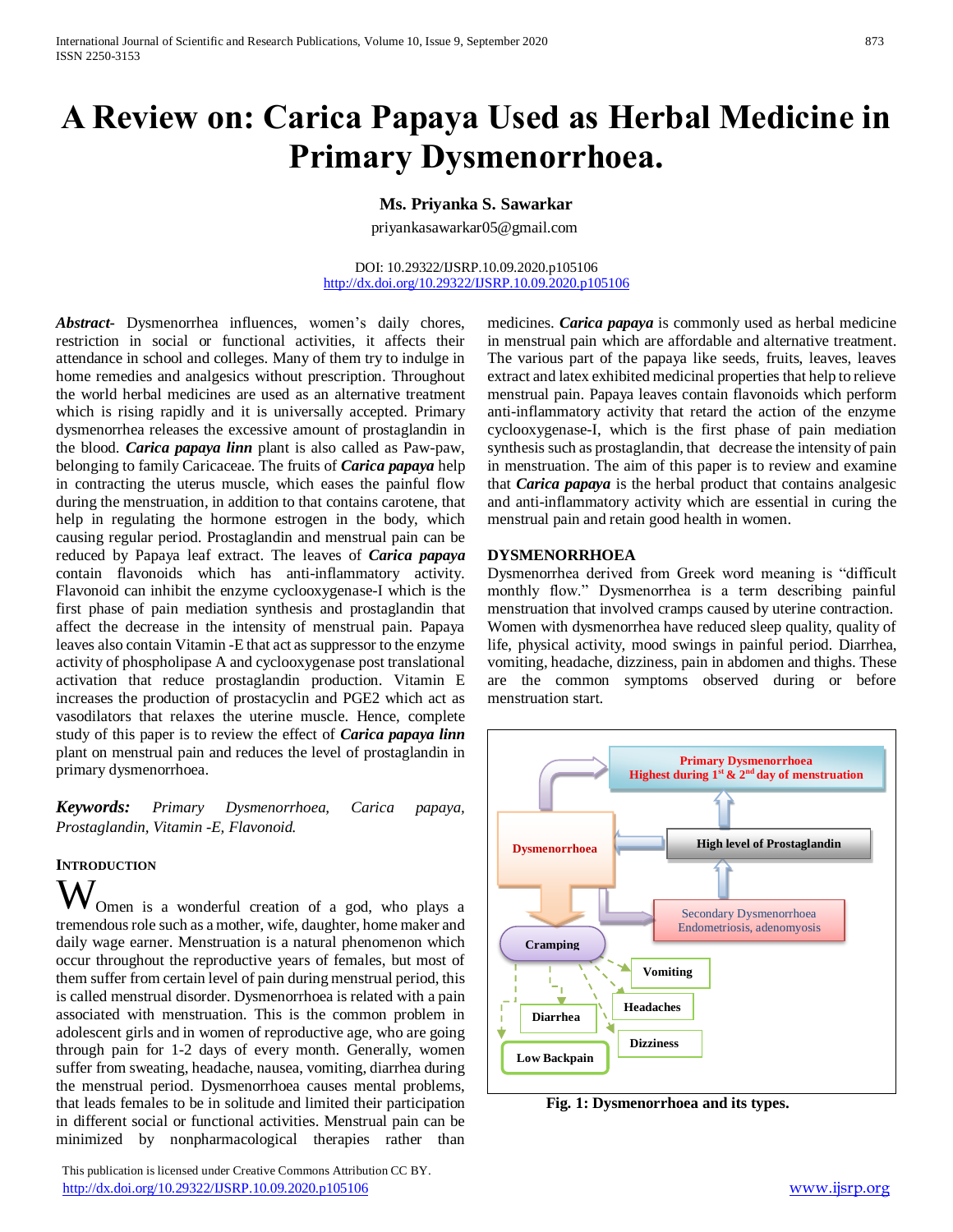## **TYPES OF DYSMENORRHEA**

Dysmenorrhea commonly categorized into two types:

- **Primary dysmenorrhoea**
- **Secondary dysmenorrhea.**

#### **PRIMARY DYSMENORRHOEA**

Primary dysmenorrhoea is neither physical disorder nor due to presence of other diseases but it is recurrent. It is a spasmodic cramping pain in the lower abdomen, which occurs during menstruation. Pain usually begins 1 or 2 days before menstruation or when menstrual bleeding start. It is a cramping pain in the lower abdomen occurring during menstruation. The menstrual pain can be mild to severe and sustained for 12 to 72 hours. The symptoms such as sweating, headache, low backpain, diarrhea, vomiting, nausea usually appear just before or during the menstruation and persist during the first day or two or three days of menstruation.

#### **3.PATHOPHYSIOLOGY OF PRIMARY DYSMEORHHEA A) Mechanism of Pain in Primary dysmenorrhoea.**

The origin of pain in pelvis in Primary dysmenorrhoea due to the increased uterine production and released of prostaglandin level during menstrual period. Prostaglandin induces abnormal uterine activity which causes uterine ischemia and pain shown in **Fig. 2**. The increased in uterine activity and uterine ischemia are two important aspect in the generation of pain. In primary dysmenorrhoea, the uterine cramps and pain are associated with the release of prostaglandin in menstruation and the reduction of uterine flow with the increase of abnormal uterine activity.



**Fig. 2: Mechanism of Pain in Primary dysmenorrhoea.**

## **B) Prostaglandin causes Primary Dysmenorrhea**

Primary dysmenorrhea causes due to excessive level of prostaglandin hormone. Prostaglandin made in the lining of the uterus, that makes uterus contract during menstruation or child birth. A few days before the menstruation start, prostaglandin start accumulating in the endometrium cell,

 This publication is licensed under Creative Commons Attribution CC BY. <http://dx.doi.org/10.29322/IJSRP.10.09.2020.p105106> [www.ijsrp.org](http://ijsrp.org/)

which begin to break down during menstrual blood flow and release large amount of prostaglandin. Endometrium and myometrium can synthesize leukotrienes, in the 5 lipooxygenase pathway and that leukotrienes are involved in myometrial contractions. Endometrium and myometrium can synthesize leukotrienes, in the 5-lipoxygenase pathway and that leukotrienes are involved in myometrial contractions. In primary dysmenorrhea, there are usually higher concentrations of menstrual leukotrienes, especially leukotriene C4 and leukotriene D4, without dysmenorrhea in women. Because specific binding sites for leukotriene C4 are demonstrable in myometrial cells, it is likely that leukotrienes contribute to the uterine hypercontractility occur in primary dysmenorrhea. The Release of prostaglandin constrict the blood vessels in the uterus and make the muscle layer contract, causing painful cramps. The biosynthesis of prostaglandins is summarized in **Fig. 3**. Prostaglandin Synthesized from arachidonic acid and eicosatrienoic acid, which are often derived from conversion of phospholipids A, triglycerides, and cholesterol esters by the enzyme acyl hydrolase. Prostaglandins are produced under the influence of cyclooxygenase (COX) isomerase and reductase which are collectively called as prostaglandin synthetase. These are involved in the biosynthesis of  $PGF_{2\alpha}$  and  $PGE_2$ . Availability of arachidonic acid, endometrial cellular trauma, and availability and inducibility of COX, are important factors that stimulate the generation prostaglandin production.



**Fig. 3: Biosynthesis of Prostaglandin in Primary dysmenorrhoea.**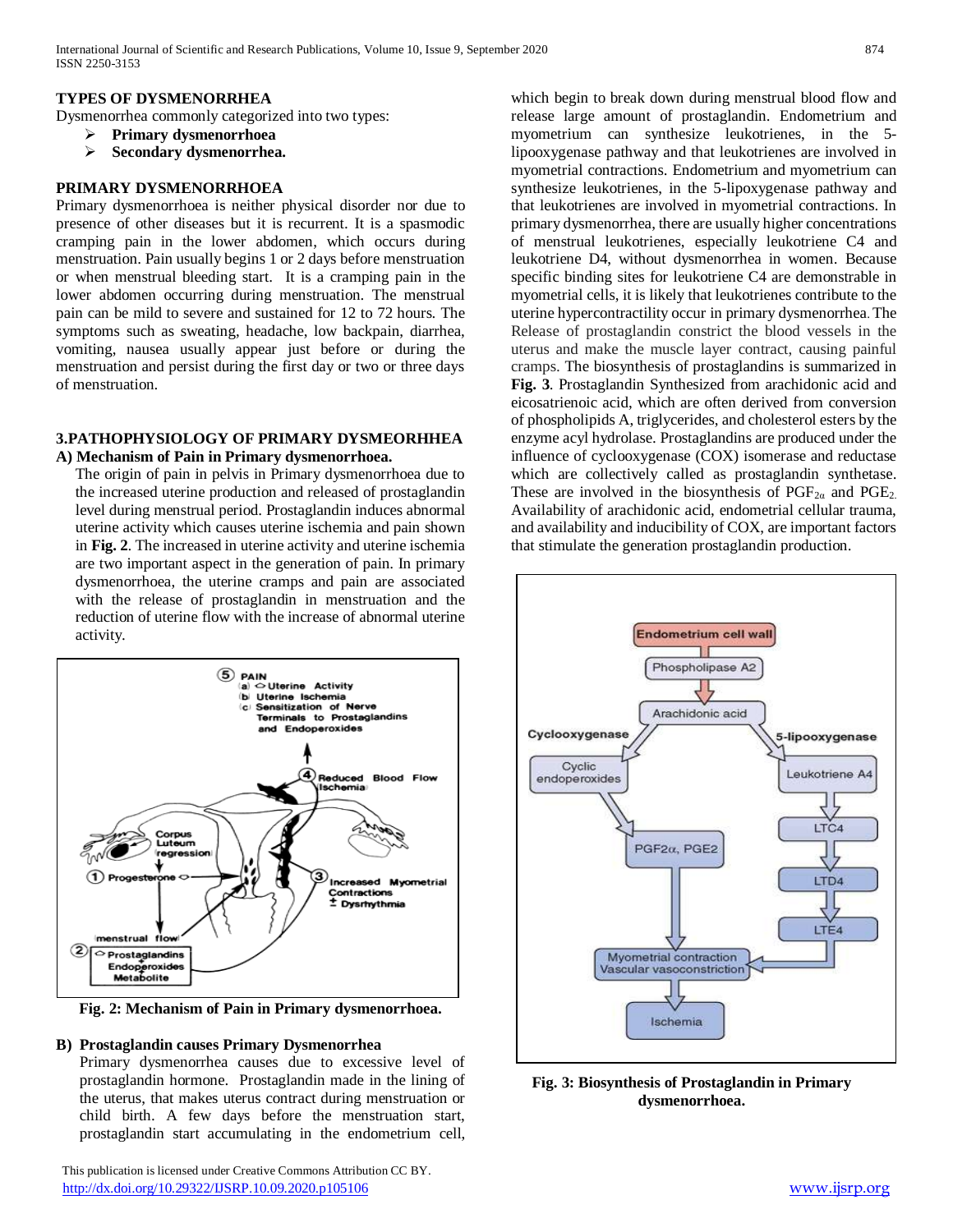#### **SECONDARY DYSMONORRHEA**

Secondary dysmenorrhoea is caused by a disorder in the reproductive system, pain that is caused by a disorder in the woman's reproductive organs, such as endometriosis, adenomyosis, uterine fibroids, or infection. The pain of secondary dysmenorrhoea often last longer than menstrual cramps. For instance, it may begin a few days before a menstrual period starts.

## **TREATMENT FOR PRIMARY DYSMENORRHEA**

Those women who suffers from primary dysmenorrhea, are advised to first check through physician, that their period pain is not caused by certain reproductive disorders like endometriosis, uterine fibroids or by other diseases.

Treatment option for dysmenorrhoea, that may be –

- $\triangleright$  Pain killer or analgesic medication,
- $\triangleright$  Anti-inflammatory medication,
- Contraceptive pills,
- Rest during period, Regular exercise or
- **Herbal medicines to treat menstruation pain**

## **HERBAL MEDICINE USED TO TREAT PRIMARY DYSMENORRHEOA –** *CARICA PAPAYA*

Herbal plants are used by most of the women to relive menstrual cramps or pain during monthly period, because use of these natural herbal medicines safe and have no side effects than the chemical drugs. Therefore, *Carica papaya* is alternative and most effective treatment of menstrual pain in women. The different parts of the *Carica papaya* plant including leaves, seeds, latex and fruit exhibited to have medicinal value.



 **Fig. 4:** *Carica Papaya* **plant**

*Carica papaya Linn* is also known as Paw-Paw, belonging to family Caricaceae. It is Herbaceous and perennial plant.

 This publication is licensed under Creative Commons Attribution CC BY. <http://dx.doi.org/10.29322/IJSRP.10.09.2020.p105106> [www.ijsrp.org](http://ijsrp.org/)

Various part of *Carica papaya* contain active substances that can be used for therapeutic purposes or which are the precursors for the synthesis of useful drugs. The medicinal values of this plants due to containing chemical substances that produce definite physiological action on the human body.

## **A. CHEMICAL COMPOSITION OF CARICA PAPAYA**

Every part of the *Carica papaya* containing essential chemical composition which are plays an important role to treat the various diseases. Each part of the papaya is an abundant source of enzymes, alkaloids, proteins, fibres, glycosides, vitamins which provide medicinal value to the papaya are summarised in a **Table I.**

#### **Table I: Chemical Composition of** *Carica papaya.*

| Part<br>of    | <b>Chemical Component</b>                                                                                                                                 |
|---------------|-----------------------------------------------------------------------------------------------------------------------------------------------------------|
| <b>Plant</b>  |                                                                                                                                                           |
| <b>SEEDS</b>  | papaiya oil, carpaine, benzyl isothiocyanate,<br>benzyl thiourea, $\beta$ -sitosterol, caricin, enzyme<br>myrosin, Fatty acid, crude fiber, crude protein |
| <b>ROOTS</b>  | Caproside and enzyme myrosin                                                                                                                              |
| <b>LEAVES</b> | Alkaloids<br>carpaine, pseudocarpaine,<br>dehydrocarpaine 1,2, choline, caproside,<br>vitamin $C$ and $E$ .                                               |
| <b>FRUITS</b> | Protein, fat, carbohydrates, minerals, vitamins,<br>volatile compound, alkaloids, glycosides                                                              |
| <b>BARK</b>   | $\beta$ -sitosterol, glucose, fructose, galactose,<br>xylitol                                                                                             |
| <b>JUICES</b> | N-butyric, n-hexanoic and n-octanoic acid,<br>lipid, myristic, palmitic, stearic, linolenic acid,<br>oleic acid                                           |
| <b>LATEX</b>  | Proteolytic enzyme papain, chemo papain,<br>glutamine cyclotransferase, chymopapain A,<br>B, C, peptidase A and B, lysosome.                              |

**B. NUTRITIONAL VALUE OF** *CARICA PAPAYA* The Nutritional value of *Carica papaya* is rich in iron and calcium which is a good source of vitamins A, B and a vitamin C (ascorbic acid). It is the pack of Enzymes. It also contains terpenoids, alkaloids, flavonoids, carbohydrates, glycosides, saponins, and steroids, Enzyme Papain, chymopapain, Carotenoids B carotene, Crytoxanthin, Monoterpenoids Linalool, 4-terpinol, Alkaloids Carpaine, Carpinine, Vitamin C and B, Glucosinolates Benzyl isothiocyanate, papaya oil, Flavonoids Myricetin, kaempferol, Alkaloids Carpaine, Carpinine. *Carica Papaya* is a powerhouse of nutrients are help to improve cardiovascular system, protect against heart diseases, heart attacks, strokes and prevent colon cancer.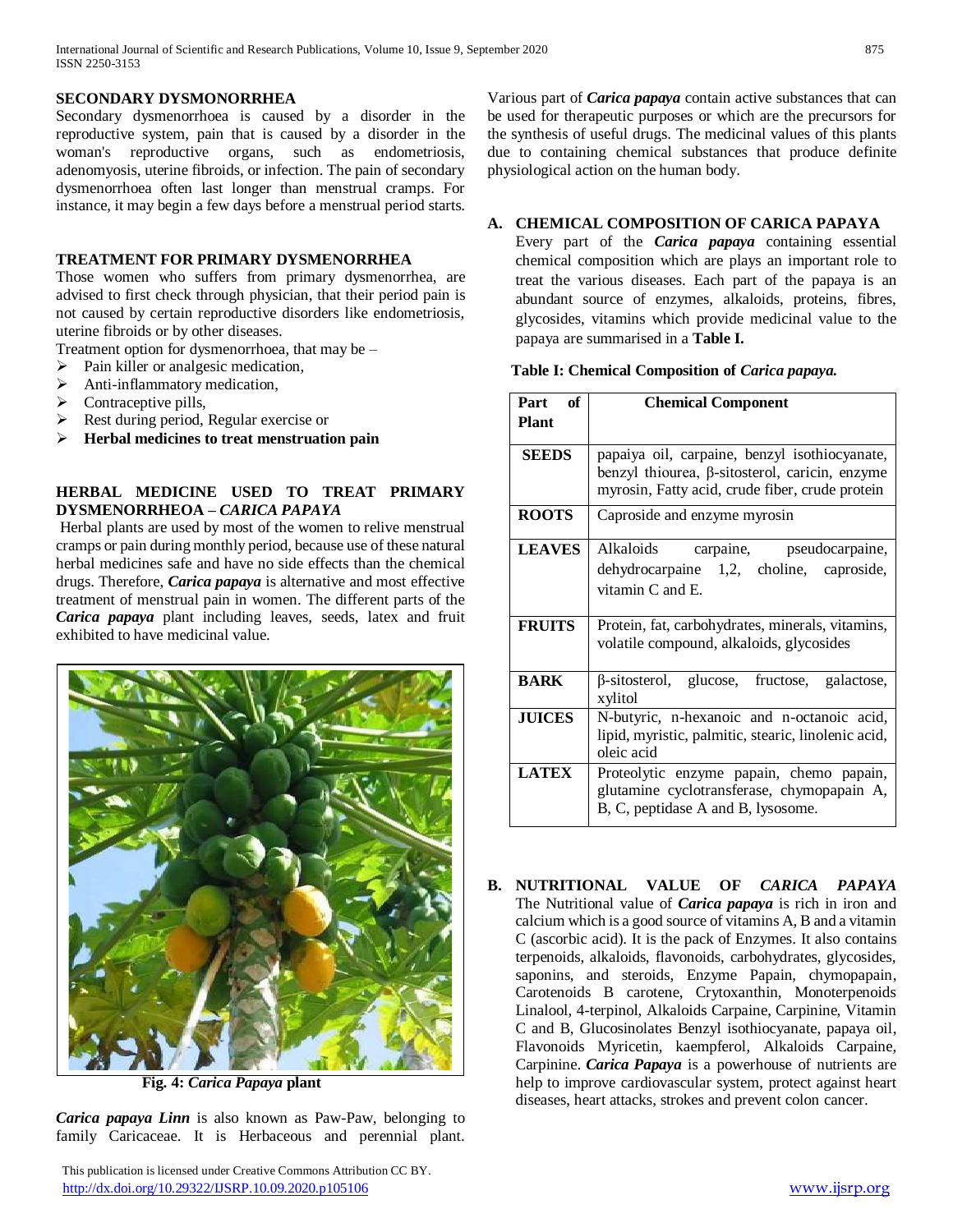## **C. MEDICINAL VALUES OF EACH PART OF THE CARICA PAPAYA**

## **LEAVES**

Young leaves of **Carica papaya** are abundant of flavonoids (kaempferol and myricetin), Vitamin E, alkaloids (carpaine, pseudocarpaine, dehydrocarpaine I and II), phenolic compounds (ferulic acid, caffeic acid, chlorogenic acid), the cyanogenetic compounds (benzylglucosinolate) found in leaves. *Carica papaya* also contain carotenoids namely β- carotene, lycopene, anthraquinones glycoside. These all exhibit the medicinal Properties like anti-inflammatory hypoglycemic, anti-fertility, abortifacient, hepatoprotective, wound healing. Its Leaves are used in acne medicine, increases appetite, ease menstrual pain, Meat tenderizer, Relieve nausea.

## **FRUITS**

*Carica Papaya* fruit is a rich source of nutrients such as provitamin A carotenoids, vitamin C, B, lycopene, dietary minerals and dietary fibre. It is used to relieve gum disease, toothache and mouth ulcer. In the morning, by consumption of ripe papaya, we can cure indigestion, constipation, flatulence and appetite. The fruit helpful in contracting the uterus muscles, which eases the painful flow during that time of the month. Additionally, it is rich in carotene, helps in regulating the hormone estrogen in the body, thereby inducing regular periods.

#### **SEEDS**

*Carica Papaya* seeds contain antibacterial properties, are effective against E. coli, Salmonella and Staphylococcus infections. Papaya seeds help to protect the kidneys from toxin induced kidney failure. Seeds can eliminate intestinal parasites, and help to detoxify the liver, Cure piles, typhoid, anti-helminthic and antiamoebic properties.

## **LATEX**

*Carica papaya* latex contains enzymes papain and chymopapain, cysteine endopeptidases, chitinases and an inhibitor of serine protease. Unripe papaya latex contains papain, chymopapain is used to treat commercial beer, as a meat tenderizer, lower inflammation and improve healing from burns and in the production of chewing gums. Cosmetically it is used in Shampoos. In human's papain reduces blood pressure. It is also used in Anthelmintic, relives dyspepsia and cures diarrhea, pain of burns and topically use, bleeding hemorrhoids, stomachic, whooping cough.

#### **ROOTS**

*Carica papaya* roots is used in urinary troubles. A decoction of the roots of this tree in the cure of dyspepsia.

#### **JUICES**

The milky juice is extracted from *Carica papaya* used as chewing gum for digestive problems, toothpaste and meat tenderizers. It contains papain and chymopapain used in digestive problems and in treatment of arthritis.

#### **LEAVES EXTRACT**

*Carica papaya* leaf extract containing Vitamin E which plays important activity in inhibition of cancer cell growth. It induces the production Th1-type cytokines. these cytokines help to control the immune system. Additional benefits of papaya leaves in menstrual pain.



 **Fig. 5:** *Carica papaya* **plant exhibit medicinal value.**

#### **D) OTHER MEDICINAL VALUE OF** *CARICA PAPAYA*

The different part of the *Carica papaya* plant containing leaves, seeds, latex and fruit exhibited medicinal, therapeutic values in many diseases.

#### **1) Dengue fever**

*Carica Papaya* leaf juice used in a dengue fever, which increases white blood cells and platelets, normalizes clotting.

**2) Anti-malarial and Antiplasmodial Activity**  *Carica Papaya* leaves tea are used in a treatment for malaria.

#### **3) Rheumatoid Arthritis**

*Carica Papaya* is a rich source of vitamin C which provide protection against rheumatoid arthritis.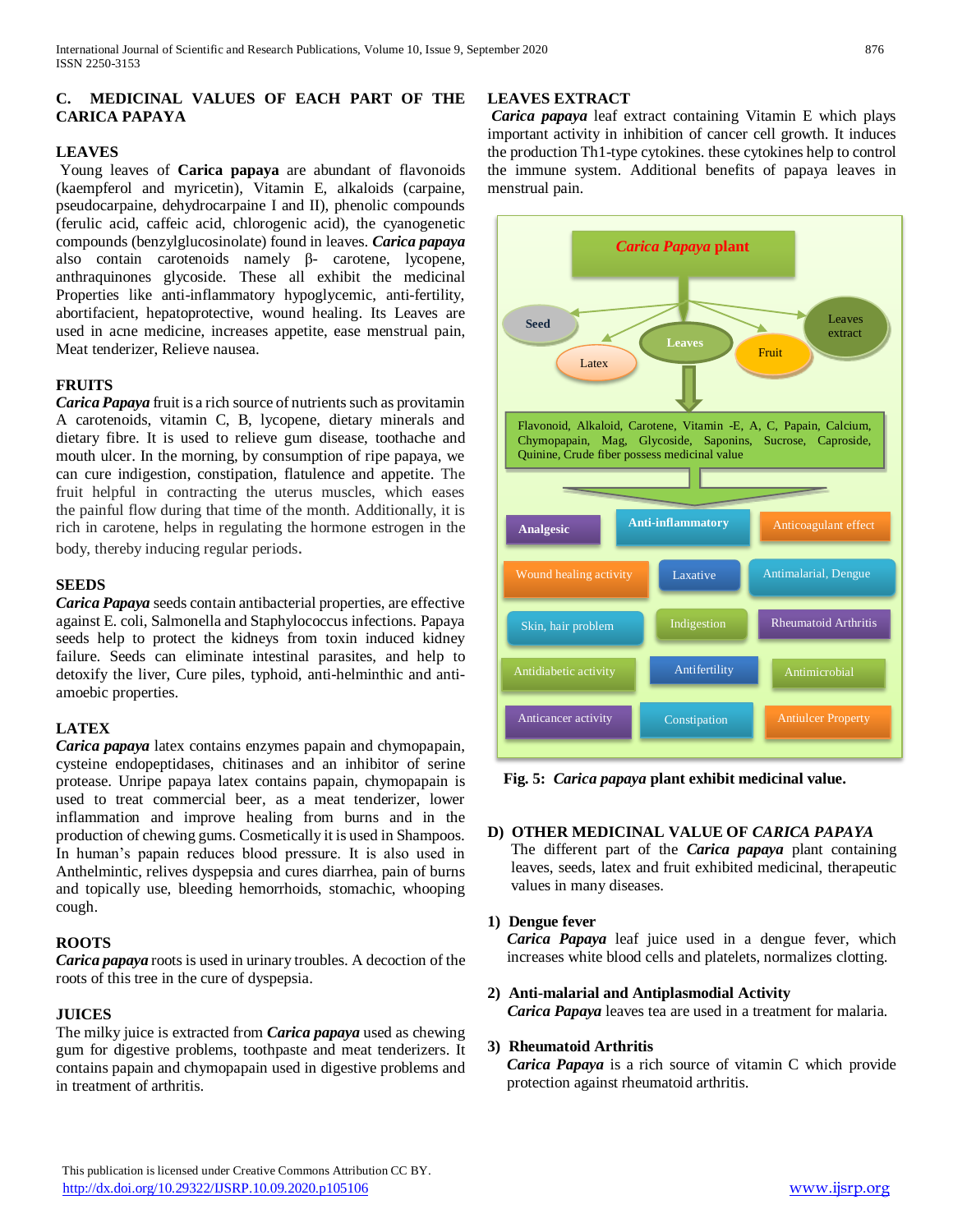## **4) Sunscreen and Soothing slave**

*Carica Papaya* containing vitamin A which helps to restore and rebuild damaged skin. papaya peel is used as skin lightening agent, which apply with honey, the skin becomes smooth and moisturize.

#### **5) Laxative**

Ripe fruit of *Carica papaya* is laxative which assures of regular bowel movement.

## **6) Indigestion**

*Carica Papaya* plant contains an enzyme known as "papain", which are used in the preparation of different remedies for indigestion.

## **7) Wound Healing Activity**

*Carica papaya* extract increases the wound healing property that is important component for treatment of wounds.

## **8) Anti-inflammatory Activity**

*Carica Papaya* leaves contains various nutrients and plant compounds with anti-inflammatory property such as papain, flavonoids, and vitamin E. Papaya leaf preparation useful in internal and external inflammatory conditions, including skin rashes, muscle aches, and joint pain.

## **9) Antimicrobial Activity**

*Carica Papaya* Plants shows antimicrobial activity because of the presence of bioactive compounds like glycosides, saponins, flavonoids and alkaloids.

## **MECHANISM ACTION OF CARICA PAPAYA IN DYSMENORRHEA**

#### **VITAMIN E**

*Carica Papaya* **leaves** is rich source of vitamin E which help to relieve menstrual pain by inhibition of prostaglandin biosynthesis. Vitamin E inhibit post-translational activation which reduce prostaglandin production. Vitamin E increases the production of vasodilator prostacyclin, prostaglandin E2 (PGE2), phospholipase A2 and arachidonic acid release, but suppress the COX post translational activity. In brief, vitamin E and its analogues inhibit phospholipase A2 and COX activities to inhibit prostaglandin production but promote vasodilator and uterine muscle relaxing prostanoids such as prostacyclin.



 **Vitamin E**

## **FLAVONOIDS**

Flavonoids are important constituent present abundant in *Carica papaya* leaves having anti-inflammatory activity that can inhibit the enzyme cyclooxygenase-I that affect the intensity of menstrual pain. Flavonoids act as antioxidant agent. It helps to control the cellular activity and fight off free radicals that causes oxidative stress in body. Flavonoid block the enzyme cyclooxygenase I, that is the first phase of pain mediation synthesis such as prostaglandin that affects the decrease in the intensity of menstrual pain. Flavonoid blocks cyclooxygenase I (COX I) which has a role in prostaglandin biosynthesis as pain formation mediator, so that it will blocks the pain occur in menstruation.



**Flavonoid** 

## **CAROTENE**

present in the part of the fruit of the plant. Carotene helps in regulating the hormone estrogen in the body, thereby inducing regular periods. The fruit helpful in contracting the uterus muscles, which eases the painful flow during that time of the month.



 **Carotene**

## **PAPAIN AND CHYMOPAPAIN**

Papain and chymopapain present in the leaves of the *Carica papaya* has analgesic activity.

#### **CALCIUM AND VITAMIN- C**

papaya leaves contain Calcium and Vitamin -C which can affect contractility and relax the uterine smooth muscles to the enzyme activity of phospholipase-A and cyclooxygenase by inhibiting of cyclooxygenase.

#### **MAGNESIUM**

Papaya fruit contain magnesium which has a direct effect on blood vessel pressure and regulates the entry of calcium into smooth muscle cells, so it affects contractility, tension and relaxation of smooth muscle of the uterus.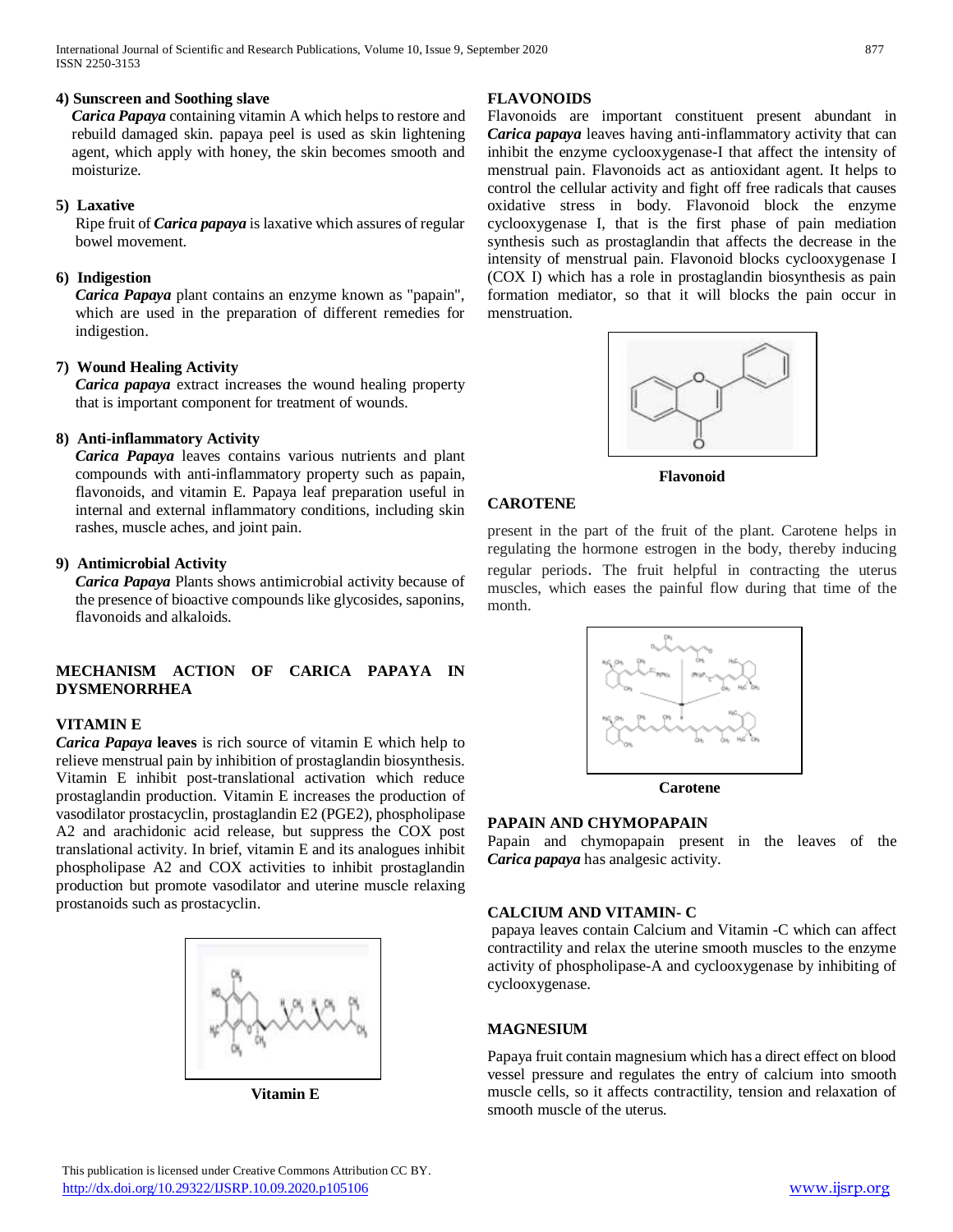

**Fig. 6:** *Carica papaya* **in Dysmenorrhea.**

## **FUTURE ASPECT OF** *CARICA PAPAYA*

Traditionally, *Carica papaya* has been used for human betterment for a very long time. The part of the *Carica papaya* containing Leaves, Leaves extract, fruit, seeds and latex etc. are rich in a wide variety of Nutritional, Medicinal and Pharmacological values present in varying concentrations that makes-up the utility. These parts of plant possess antioxidant, chemoprotective, analgesic, anti-inflammatory and anti-infective properties that link to numerous human biological functions and allows to maintain the well-being of women body and retrieve of many disorders.

- *Carica papaya* is a naturally available, effective and safe product with rich sources of vitamins which provide pharmacological improvement/development in human and animals.
- $\triangleright$  It is proved that Papaya possesses nutritional as well as medicinal properties and its consumption and utilisation is beneficial to boost immunity against various diseases.
- $\triangleright$  Globally, there is an increase in demand of cosmetics, cosmetic industry use of *Carica papaya* in formulation of cosmetics. Because papaya is rich in Vitamin A, B and C, Minerals, Amino acids, fruit enzymes and Antioxidant. Papaya is used as a tonic in shampoo and conditioner also in facial moisturizer products for its anti-aging properties and it can be used to exfoliate and brighten skin.
- $\triangleright$  Papaya is abundant source of antioxidants, minerals that can be used in both moisturizing and boosting elasticity in skin and hair.
- In the future, *Carica Papaya* has been used to treat the Abortifacient, Amebicide, Asthma and respiration, Cancer, Corns and Bile, Dengue fever, Digestive purpose,

 This publication is licensed under Creative Commons Attribution CC BY. <http://dx.doi.org/10.29322/IJSRP.10.09.2020.p105106> [www.ijsrp.org](http://ijsrp.org/)

Dyspepsia, Wound healing, Anticoagulant and Rheumatoid arthritis due to presence of flavonoids, alkaloids, glycosides, vitamins A, B, C and various enzymes.

- It Enhance body's immunity; Papaya leaves contain phenolic compounds, papain and alkaloids. These nutrients act as strong antioxidants which, enhances the body's immunity.
- *Carica papaya* contains an enzyme known as papain which is helpful to improve Digestive function and used for indigestion and promote the lung health as a natural medicine.
- Many research's has found that, by consuming *Carica papaya* at least once per week, might reduce the chance of getting a persistent HPV infection as compared to those never eating papaya fruit.
- In future *Carica Papaya* can be used to treat a sexually transmitted infection that can lead to genital warts or cancer (human papillomavirus or HPV). Carica papaya has a Antifertility property which may use to reduce fertility problems.



 **Fig. 7: various wide range of pharmaceutical product of** *Carica papaya* **available in market**

It is observed in **Fig. 7**, there are various types of pharmaceutical products are including tablets, syrups, powders, face wash, ointments, shampoo and other dosage form containing *Carica Papaya* available in market at wide range and various researcher work on Carica papaya and its various parts which containing rich source of potential active substances useful for health and boost immunity of body in various diseases.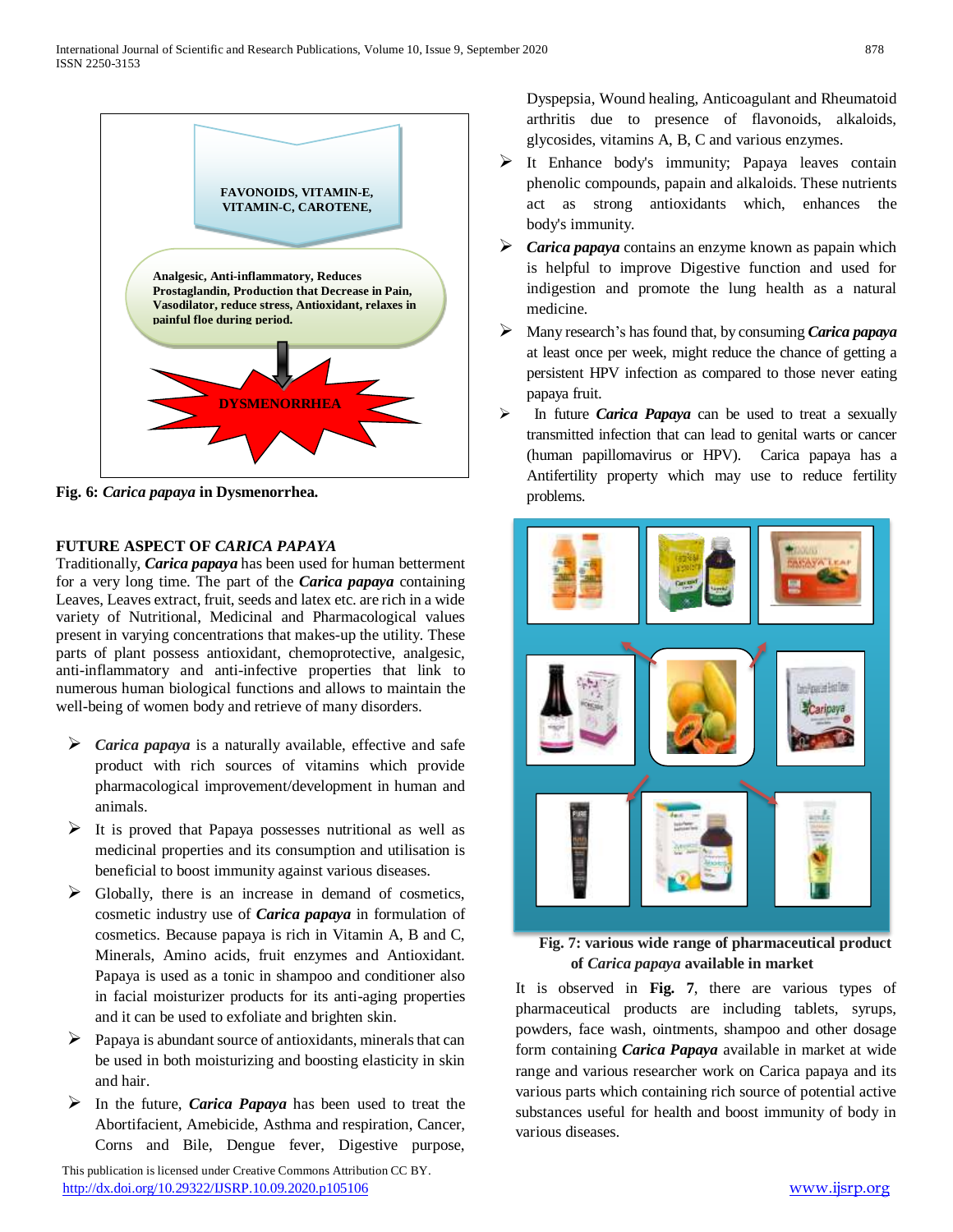# **CONCLUSION**

The ongoing review is about Menstrual pain that can be overcome by using natural herbal plant that is papaya (*Carica papaya linn***)**. The general mechanism of the different parts of *Carica papaya* including Leaves, Extract, Fruit, Seeds and Latex which cure the menstrual pain by inhibiting prostaglandin level and cyclooxygenase (cox-2). It also helps in contracting the uterus muscles, which eases the painful flow during that time of the month. It can be used as a safe and effective herbal medicine for primary dysmenorrhoea therefore it is advisable to adolescent females to consume *Carica Papaya* in painful days. The medicinal qualities and values of *Carica Papaya* can be enriched for medicinal purpose by investing wealth and time to draw out its value in future.

#### **REFERENCES**

- [1] A. K. Srivastava1, V. K. Singh; "Carica Papaya- A Herbal Medicine; International Journal of Reseudies in Biosciences (IJRSB)" Volume 4, Issue 11, November 2016, PP 19-25.
- [2] Vijay Yogiraj, Pradeep Kumar Goyal, Chetan Singh Chauhan, Anju Goyal, Bhupendra Vyas, *Carica papaya* Linn: An Overview; International Journal of Herbal Medicine 2014; 2 (5): 01-08
- [3] Aravind. G, Debjit Bhowmik, Duraive S, Harish. G, Traditional and Medicinal Uses of *Carica papaya* , Journal of Medicinal Plants Studies; Vol. 1 No. 1 2013 www.plantsjournal.com Page | 7
- [4] M. C. Gunde\*1, 2, N. D. Amnerkar3, Nutritional, medicinal and pharmacological properties of papaya (*Carica papaya* linn.): A review; Journal of Innovations in Pharmaceuticals and Biological Sciences, [www.jipbs.com](http://www.jipbs.com/)
- [5] A. Nugroho1\*, H. Heryani1, Jae Sue Choi2, Hee-Juhn Park3 Identification and quantification of flavonoids in Carica papaya leaf and peroxynitrites cavenging Activity, Asian Pac J Trop Biomed 2017; 7(3): 208–213.
- [6] Anitha B2, Raghu N1, Gopenath TS3, Karthikeyan M4, Gnanasekaran A4, Chandrashekrappa GK5 and Basalingappa KM1\* Medicinal Uses of Carica Papaya, Journal of Natural & Ayurvedic Medicine, ISSN: 2578- 4986
- [7] N. Sudhakar\*, Theivanai @ V. Rm. Potential Medicinal Properties Of *Carica Papaya* Linn. - A Mini Review; International Journal of Pharmacy and Pharmaceutical Sciences,ISSN- 0975-1491 Vol 6, Issue 2, 2014
- [8] Siska Nurul Abidah1\*, Soeharyo Hadisaputro1, Runjati2, Syarief Thaufik Hidayat3, Ari Suwondo4, Donny Kristanto Mulyantoro1 Effect Of *Carica Papaya L* Leaf On Menstrual Pain And Prostaglandin Level In Adolescent With Primary Dysmenorrhea: A True Experiment
- [9] *Abidah SN, et al. Belitung Nursing Journal. 2017 June;3(3):198-204*P.
- [10] Hasimuna\*, Suwendara, G.I. Ernasaria, Analgetic Activity of Papaya (*Carica papaya* L.) Leaves Extract; International Seminar on Natural Product Medicines, ISNPM 2012
- [11] [www.scincedirect.com](http://www.scincedirect.com/)
- [12] [www.wikipedia.com](http://www.wikipedia.com/)
- [13] [www.pubmed.com](http://www.pubmed.com/)
- [14] [www.researchgate.net](http://www.researchgate.net/)
- [15] [www.google.com](http://www.google.com/)
- [16] [www.google.com](http://www.google.com/)
- [17] S. Charu, R. Amita, R. Sujoy, G. Aneesh Thomas, 'Menstrual characteristics' and 'Prevalence and Effect of Dysmenorrhea' on Quality of Life of medical students; International Journal of Collaborative Research on Internal Medicine & Public Health; Vol. 4 No. 4 (April 2012)
- [18] R. Monti1, C. A. Basilio1, H. C. Trevisan2 and J. Contiero2 \*; Purification of Papain from Fresh Latex of *Carica papaya*; *Brazilian Archives of Biology and Technology,* © Paraná Institute of Technology Publication, *v.43, n.5, p. 501-507, 2000*
- [19] V. D. Sanctis1, MD, A. Soliman2, MD, S. Bernasconi3, MD, L. Bianchin4, MD, G. Bona5, MD, M. Bozzola6, MD, F. Buzi7, MD, C. De Sanctis8,

 This publication is licensed under Creative Commons Attribution CC BY. <http://dx.doi.org/10.29322/IJSRP.10.09.2020.p105106> [www.ijsrp.org](http://ijsrp.org/)

MD, G. T. 9, MD, F. Rigon10, MD, E. Perissinotto11, Sc 'Primary Dysmenorrhea in Adolescents: Prevalence, Impact and Recent Knowledge' Pediatric Endocrinology Reviews (PER) n Volume 13 n No 2 n December 2015

- [20] V. Rajalaxmi1\*, Jibi Paul1, V. Vijayapriya1, R. Helen Gracy2, K.Kamatchi1; Prevalence of dysmenorrhea among school & college girls and postpartum women; Drug Invention Today | Vol 10 • Issue 5 • 2018
- [21] S. Shubham1\*, R. Mishra2, N. Gautam3, M. Nepal1, N. Kashyap4 and K. Dutta5; Phytochemical Analysis of Papaya Leaf Extract: Screening Test; *EC Dental Science* 18.3 (2019): 485-490.
- [22] Saurabh Pandey, Peter J. Cabot, P. Nicholas Shaw & Amitha K; Antiinflammatory and immunomodulatory properties of *Carica papaya;*  Journal Of Immunotoxicology, 2016. VOL. 13, NO. 4, 590–602
- [23] Ario Imandiri1, Rohimatul Faizah1, Rakhmawati2; Acupuncture and Papaya Leaf Powder (*Carica Papaya* L) to Treat Dysmenorrhea; Malaysian Journal of Medicine and Health Sciences (eISSN 2636-9346), 32-39, Sep-2019
- [24] K. Chattopadhyay, B. Raj, A. House, Mechanism of Action and Phytochemicals of Some Potential A nalgesic Agents from Indian Natural : A Review, International Journal of Pharmaceutical Science Invention, www.ijpsi.org ,7 ,ssue 4, April 2018.01-05
- [25] Dysmenorrhea- Maryland State Family Planning Program Clinical Guidelines,Review, 09/01/11, 1-3
- [26] Dysmenorrhoea: Painful Perioad; The American College of Obestetricians and Gynecologists.
- [27] Linda French, M. D., Michigan State University College of Human Medicine, East Lansing, Michigan; Dysmenorhhea; American family physician; January 15, 2005, vol 71, no.02
- [28] A.M Danborno1,2, S.H. Ibrahim2 And M. J. Mallo1; The Anti-Inflammatory and Analgesic Effects Of the Aqueous Leaves Extract of *Carica Papaya* ; *IOSR Journal of Pharmacy and Biological Sciences (IOSR-JPBS) e-ISSN:2278-3008, p-ISSN:2319-7676. Volume 13, Issue 3 Ver. IV (May. – June. 2018), PP 60-63*
- [29] Asha Roshan\*1 , Navneet Kumar Verma2 , Anubha Gupta2, A Brief Study on Carica Papaya- A Review; Review Article International Journal of Current Trends in Pharmaceutical Research, IJCTPR, 2014, Vol. 2(4): 541- 550.
- [30] http://www.missouribotanicalgarden.org/PlantFinder/PlantFinderDetails.a spx?kempercode=d374
- [31] http://www.plantsjournal.com/archives/?year=2013&vol=1&issue=1&par t=A&ArticleId=5&gv=true
- [32] Safety Assessment of Carica papaya (Papaya)-Derived Ingredients as Used in Cosmetics
- [33] https://www.herzindagi.com/diet-nutrition/dont-throw-away-papayaseeds-consume-them-right-way-control-cholesterol-ease-menstrual-painarticle-158241
- [34] Dave Heena1,\* and Trivedi Sunil, review artcle, Carica papaya: Potential Implications in Human Health, Current Traditional Medicine, 2019, Vol. 5, No. 4
- [35] [https://www.semanticscholar.org/paper/EFFECT-OF-CARICAPAPAYA-](https://www.semanticscholar.org/paper/EFFECT-OF-CARICAPAPAYA-L-LEAF-ON-MENSTRUAL-PAIN-IN-Abidah)[L-LEAF-ON-MENSTRUAL-PAIN-IN-Abidah](https://www.semanticscholar.org/paper/EFFECT-OF-CARICAPAPAYA-L-LEAF-ON-MENSTRUAL-PAIN-IN-Abidah) Hadisaputro/97cf85ff37ea5289582b695cf32c2fd295825eba
- [36] <https://www.webmd.com/vitamins/ai/ingredientmono-488/n> papaya
- [37] https://www.google.com/search?q=papaya+biotique+scrub&hl=en&sourc e=lnms&tbm=isch&sa=X&ved=2ahUKEwi3jKmv9vrAhUz7XMBHaCtC dcQ\_AUoAXoECBcQAw&biw=1280&bih=570&
- [38] https://www.news-medical.net/health/Papaya-Leaf-Extract-and-Platelet-Count.aspx
- [39] Akshani Anjula Wijesooriya, Srianthie A. Deraniyagala and Chamari M. Hettiarachchi\*
- [40] [https://www.researchgate.net/publication/307904829\\_A\\_Brief\\_Study\\_on](https://www.researchgate.net/publication/307904829_A_Brief_Study_on_Carica_Papaya_A_Review/link/57d1283608ae601b39a19969/download) [\\_Carica\\_Papaya\\_A\\_Review/link/57d1283608ae601b39a19969/download](https://www.researchgate.net/publication/307904829_A_Brief_Study_on_Carica_Papaya_A_Review/link/57d1283608ae601b39a19969/download)
- [41] google.com/search?q=carica+papaya+leaf+extract+syrup&sxsrf=ALeKk 02TXvqdcLURfW7ZuYeZTZNSBaF5Q:1599663073150&source=lnms &tbm=isch&sa=X&ved=2ahUKEwic3fCpqdzrAhU-63MBHdbABX4Q\_AUoAn
- [42] [https://biomedpharmajournal.org/vol12no2/antioxidant-anti](https://biomedpharmajournal.org/vol12no2/antioxidant-anti-inflammatory-and-antibacterial-activities-of-the-seeds-of-a-sri-lankan-variety-of-carica-papaya)[inflammatory-and-antibacterial-activities-of-the-seeds-of-a-sri-lankan](https://biomedpharmajournal.org/vol12no2/antioxidant-anti-inflammatory-and-antibacterial-activities-of-the-seeds-of-a-sri-lankan-variety-of-carica-papaya)[variety-of-carica-papaya](https://biomedpharmajournal.org/vol12no2/antioxidant-anti-inflammatory-and-antibacterial-activities-of-the-seeds-of-a-sri-lankan-variety-of-carica-papaya)